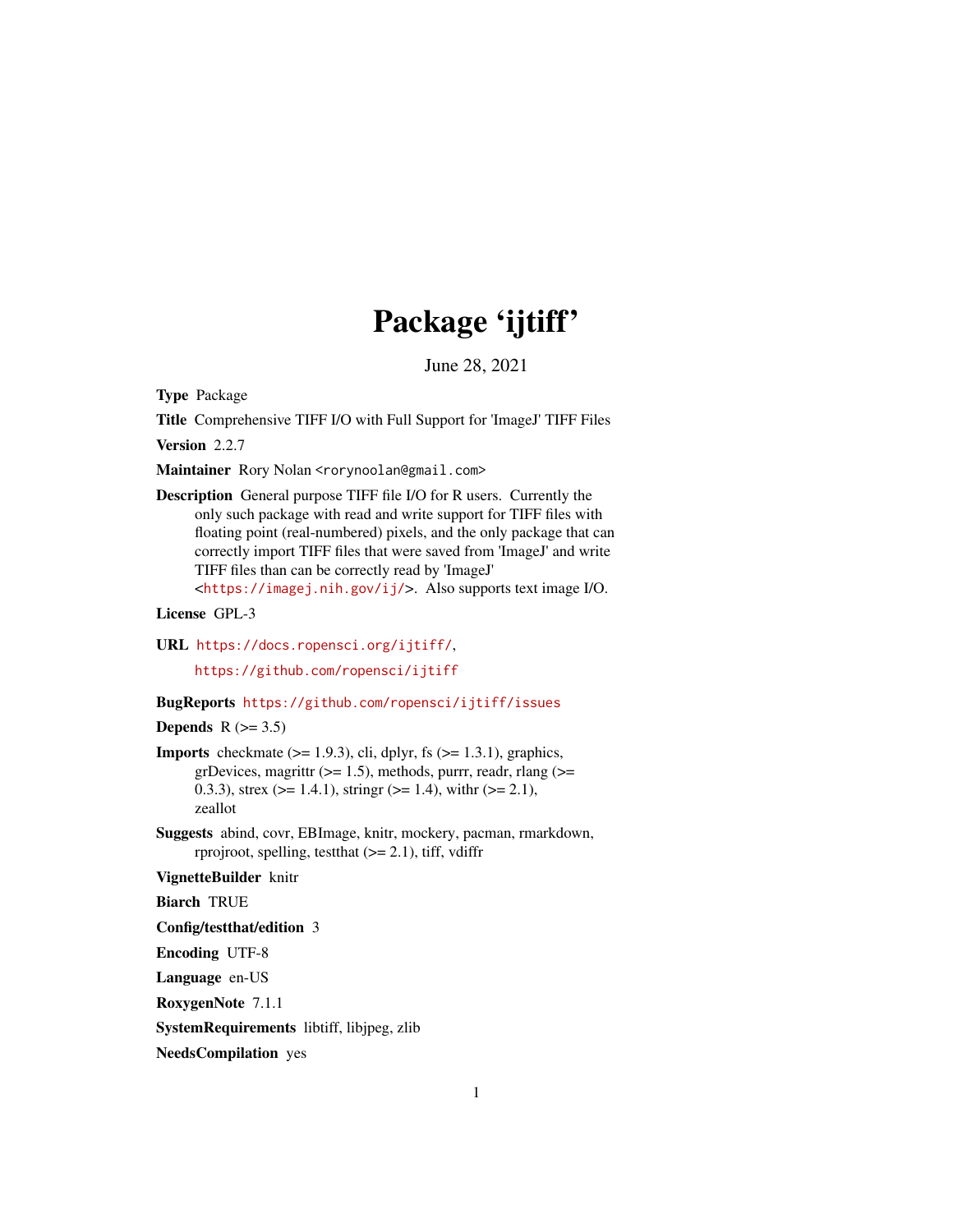```
Author Rory Nolan [aut, cre] (<https://orcid.org/0000-0002-5239-4043>),
     Kent Johnson [aut],
     Simon Urbanek [ctb],
     Sergi Padilla-Parra [ths] (<https://orcid.org/0000-0002-8010-9481>),
     Jeroen Ooms [rev, ctb] (<https://orcid.org/0000-0002-4035-0289>),
     Jon Clayden [rev] (<https://orcid.org/0000-0002-6608-0619>)
```
# Repository CRAN

Date/Publication 2021-06-28 07:00:06 UTC

# R topics documented:

| Index |  |
|-------|--|

as\_EBImage *Convert an [ijtiff\\_img](#page-4-1) to an [EBImage::Image.](#page-0-0)*

# Description

This is for interoperability with the the EBImage package.

#### Usage

```
as_EBImage(img, colormode = NULL, scale = TRUE, force = TRUE)
```
# Arguments

| img       | An <i>i</i> itiff img object (or something coercible to one).                                                                                                                                     |
|-----------|---------------------------------------------------------------------------------------------------------------------------------------------------------------------------------------------------|
| colormode | A numeric or a character string containing the color mode which can be either<br>"Grayscale" or "Color". If not specified, a guess is made. See 'Details'.                                        |
| scale     | Scale values in an integer image to the range $[0, 1]$ ? Has no effect on floating-<br>point images.                                                                                              |
| force     | This function is designed to take ijtiff imgs as input. To force any old array<br>through this function, use force = TRUE, but take care to check that the result is<br>what you'd like it to be. |

<span id="page-1-0"></span>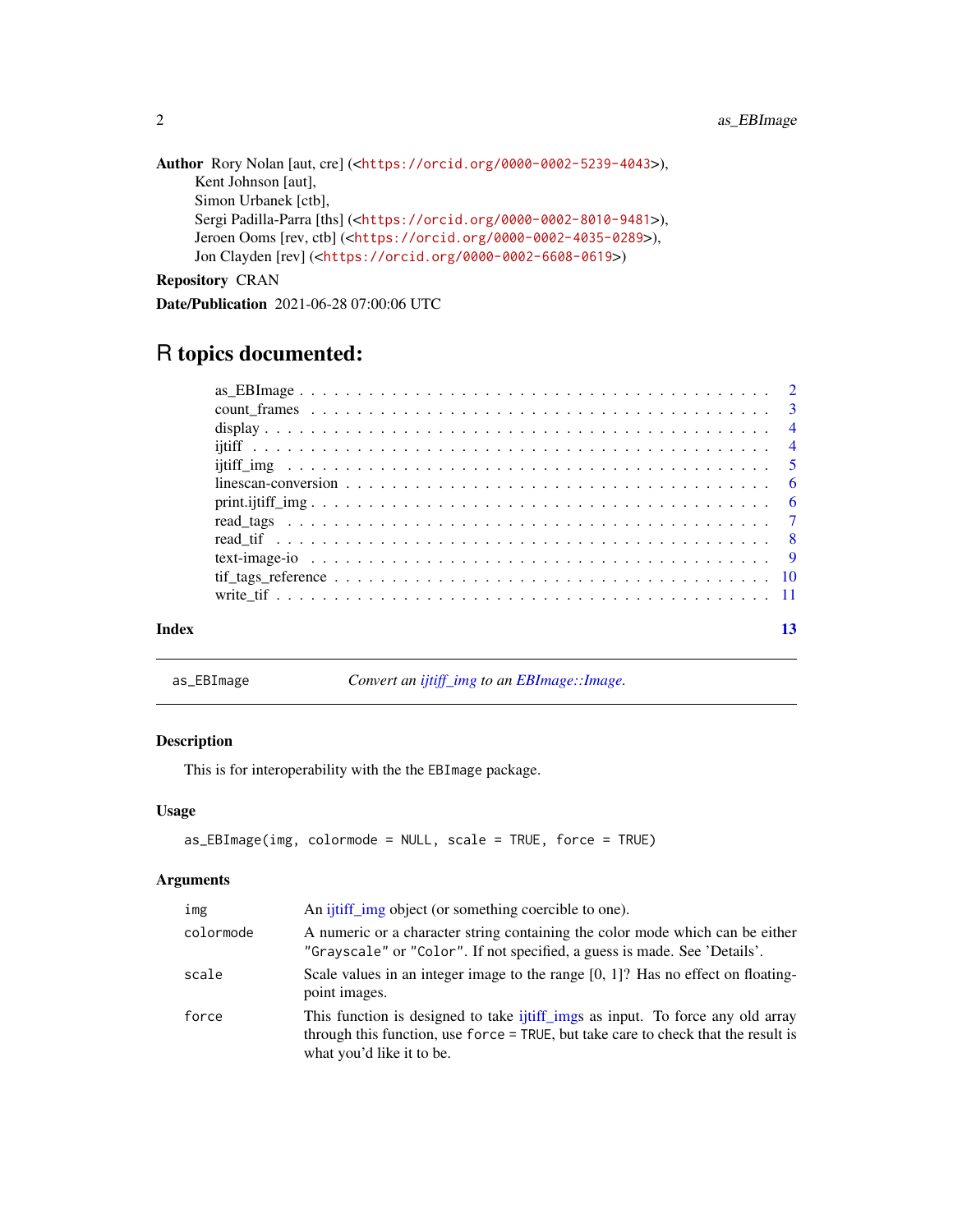# <span id="page-2-0"></span>count\_frames 3

# Details

The guess for the colormode is made as follows: \* If img has an attribute color\_space with value "RGB", then colormode is set to "Color". \* Else if img has 3 or 4 channels, then colormode is set to "Color". \* Else colormode is set to "Grayscale".

#### Value

An [EBImage::Image.](#page-0-0)

### Examples

```
if (rlang::is_installed("EBImage")) {
 img <- read_tif(system.file("img", "Rlogo.tif", package = "ijtiff"))
 str(img)
 str(as_EBImage(img))
}
```
count\_frames *Count the number of frames in a TIFF file.*

#### Description

TIFF files can hold many frames. Often this is sensible, e.g. each frame could be a time-point in a video or a slice of a z-stack.

#### Usage

count\_frames(path)

frames\_count(path)

# Arguments

path A string. The path to the tiff file to read.

# Details

For those familiar with TIFF files, this function counts the number of directories in a TIFF file. There is an adjustment made for some ImageJ-written TIFF files.

# Value

A number, the number of frames in the TIFF file. This has an attribute n\_dirs which holds the true number of directories in the TIFF file, making no allowance for the way ImageJ may write TIFF files.

#### Examples

```
count_frames(system.file("img", "Rlogo.tif", package = "ijtiff"))
```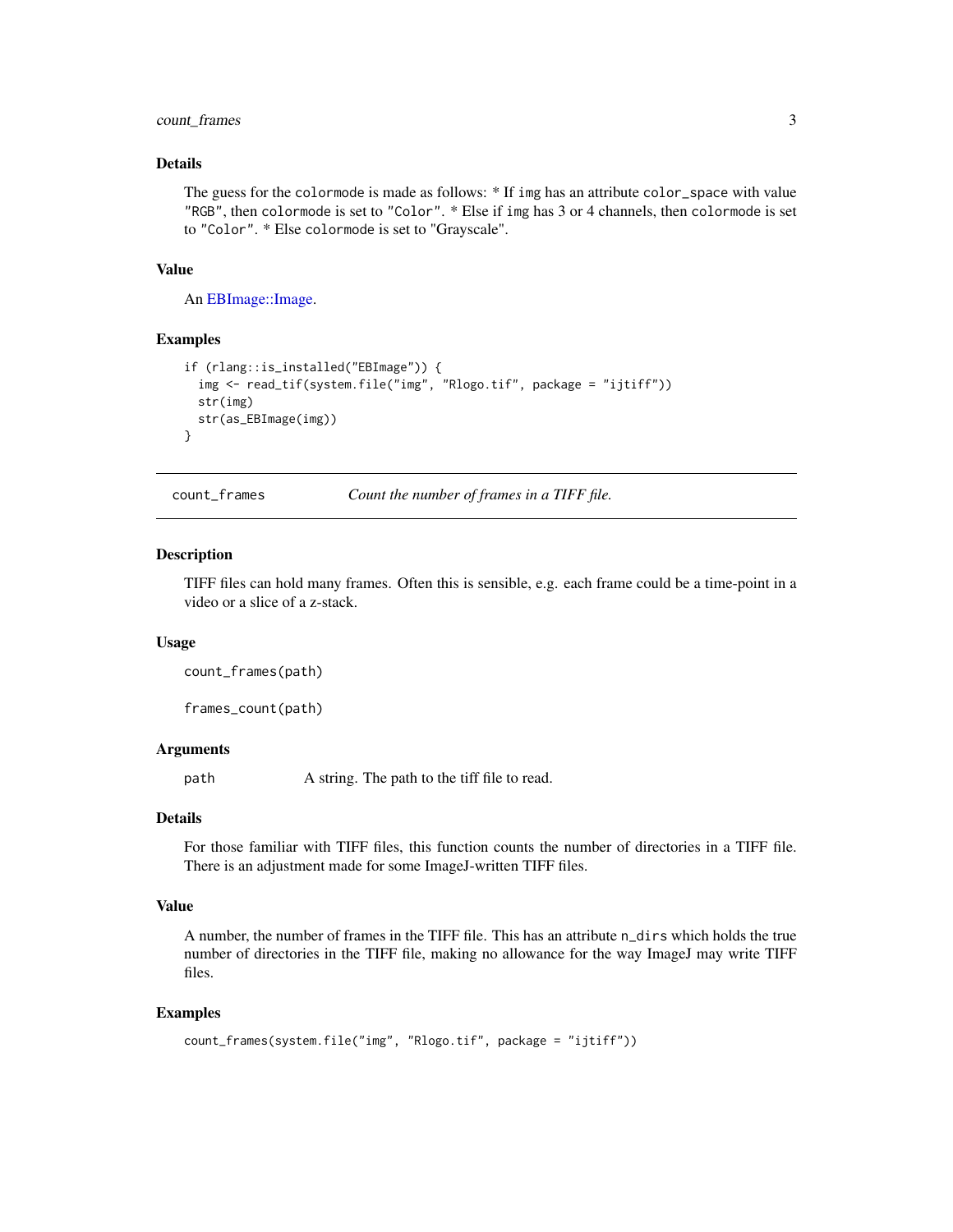<span id="page-3-0"></span>

# Description

Display an image that has been read in by [read\\_tif\(\)](#page-7-1) as it would look in 'ImageJ'. This function is really just [EBImage::display\(\)](#page-0-0) on the inside. If you do not have EBImage installed, a more basic display is offered.

#### Usage

```
display(img, method = NULL, basic = FALSE, normalize = TRUE)
```
#### Arguments

| img       | An ijtiff img object.                                                                                                                                                                                                                     |
|-----------|-------------------------------------------------------------------------------------------------------------------------------------------------------------------------------------------------------------------------------------------|
| method    | The way of displaying images. Defaults to "browser" when R is used inter-<br>actively, and to "raster" otherwise. The default behavior can be overridden by<br>setting options ("EBImage.display"). This has no effect when basic = TRUE. |
| basic     | Force the basic (non-EBI mage) display.                                                                                                                                                                                                   |
| normalize | Normalize the image before displaying (for better contrast)? This only has an<br>effect if the EBI mage functionality is used. The basic display always normal-<br>izes.                                                                  |

# Examples

```
if (requireNamespace("EBImage")) {
 img <- read_tif(system.file("img", "Rlogo.tif", package = "ijtiff"))
 display(img)
 display(img[, , 1, 1]) # first (red) channel, first frame
 display(img[, , 2, ]) # second (green) channel, first frame
 display(img[, , 3, ]) # third (blue) channel, first frame
 display(img, basic = TRUE) # displays first (red) channel, first frame
}
```
ijtiff ijtiff*: TIFF I/O for* ImageJ *users*

# Description

This is a general purpose TIFF I/O utility for R. The tiff [package](https://cran.r-project.org/package=tiff) already exists for this purpose but ijtiff adds some functionality and overcomes some bugs therein.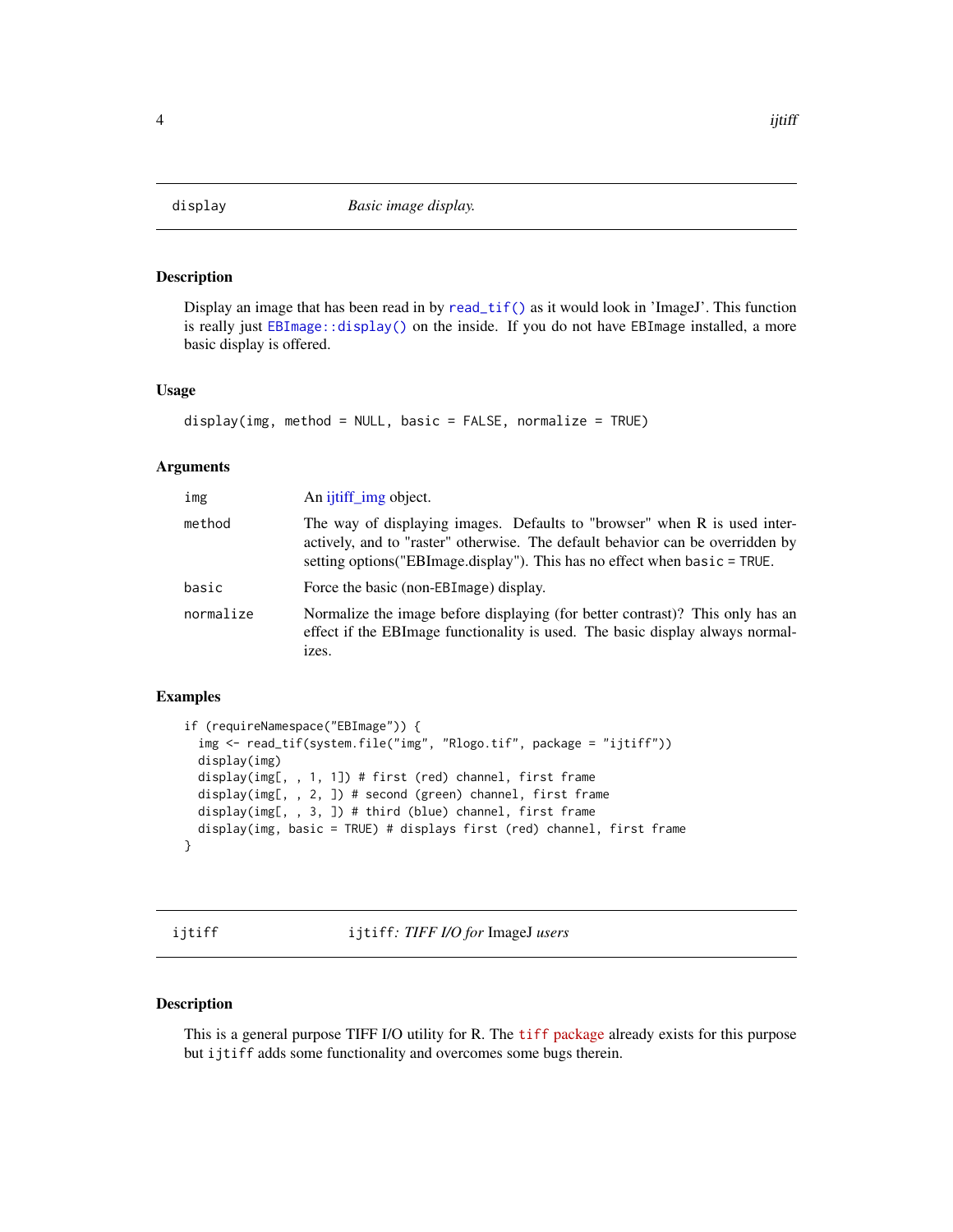#### <span id="page-4-0"></span>ijtiff\_img 5

# Details

- ijtiff can write TIFF files whose pixel values are real (floating-point) numbers; tiff cannot.
- ijtiff can read and write *text images*; tiff cannot.
- tiff struggles to interpret channel information and gives cryptic errors when reading TIFF files written by the *ImageJ* software; ijtiff works smoothly with these images.

<span id="page-4-1"></span>

| ijtiff_img | ijtiff_img <i>class</i> . |  |
|------------|---------------------------|--|
|------------|---------------------------|--|

# Description

A class for images which are read or to be written by the ijtiff package.

#### Usage

```
ijtiff_img(img, ...)
```

```
as_ijtiff_img(img, ...)
```
# Arguments

| • For a single-plane, grayscale image, use a matrix $img[y, x]$ .<br>• For a multi-plane, grayscale image, use a 3-dimensional array $img[y, x, plane]$ .<br>• For a multi-channel, single-plane image, use a 4-dimensional array with a<br>redundant 4th slot img[y, x, channel, ] (see ijtiff_img 'Examples' for an<br>example).<br>Named arguments which are set as attributes.<br>. | img | An array representing the image.                                                                  |
|-----------------------------------------------------------------------------------------------------------------------------------------------------------------------------------------------------------------------------------------------------------------------------------------------------------------------------------------------------------------------------------------|-----|---------------------------------------------------------------------------------------------------|
|                                                                                                                                                                                                                                                                                                                                                                                         |     |                                                                                                   |
|                                                                                                                                                                                                                                                                                                                                                                                         |     |                                                                                                   |
|                                                                                                                                                                                                                                                                                                                                                                                         |     |                                                                                                   |
|                                                                                                                                                                                                                                                                                                                                                                                         |     | • For a multi-channel, multi-plane image, use a 4-dimensional array $img[y, x, channel, plane]$ . |
|                                                                                                                                                                                                                                                                                                                                                                                         |     |                                                                                                   |

# Value

A 4 dimensional array representing an image, indexed by  $img[y, x, channel, frame]$ , with selected attributes.

## Examples

```
img \le matrix(1:4, nrow = 2) # to be a single-channel, grayscale image
ijtiff_img(img, description = "single-channel, grayscale")
img \leq array(seq_len(2^3), dim = rep(2, 3)) # 1 channel, 2 frame
ijtiff_img(img, description = "blah blah blah")
img \leq array(seq_len(2^3), dim = c(2, 2, 2, 1)) # 2 channel, 1 frame
ijtiff_img(img, description = "blah blah")
img \leq array(seq_len(2^4), dim = rep(2, 4)) # 2 channel, 2 frame
ijtiff_img(img, software = "R")
```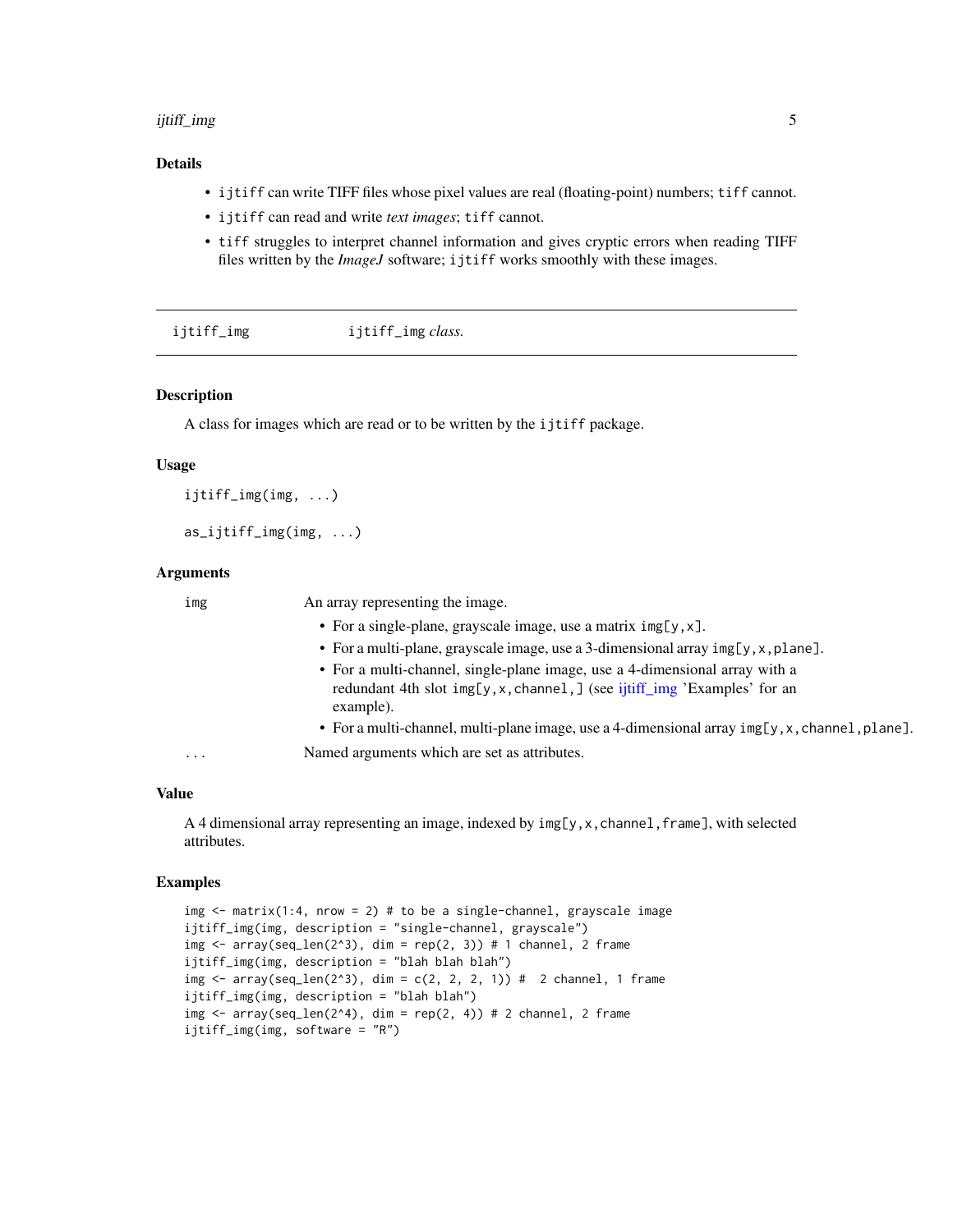<span id="page-5-0"></span>linescan-conversion *Rejig linescan images.*

#### Description

ijtiff has the fourth dimension of an [ijtiff\\_img](#page-4-1) as its time dimension. However, some linescan images (images where a single line of pixels is acquired over and over) have the time dimension as the y dimension, (to avoid the need for an image stack). These functions allow one to convert this type of image into a conventional [ijtiff\\_img](#page-4-1) (with time in the fourth dimension) and to convert back.

#### Usage

```
linescan_to_stack(linescan_img)
```
stack\_to\_linescan(img)

# Arguments

| linescan_img | A 4-dimensional array in which the time axis is the first axis. Dimension 4 must<br>be 1 i.e. $dim(linescan_img)$ [4] == 1. |
|--------------|-----------------------------------------------------------------------------------------------------------------------------|
| img          | A conventional ijtiff img, to be turned into a linescan image. Dimension 1 must<br>be 1 i.e. $dim(img)[1] == 1$ .           |

#### Value

The converted image, an object of class [ijtiff\\_img.](#page-4-1)

# Examples

```
linescan <- ijtiff_img(array(rep(1:4, each = 4), dim = c(4, 4, 1, 1)))
print(linescan)
stack <- linescan_to_stack(linescan)
print(stack)
linescan <- stack_to_linescan(stack)
print(linescan)
```
print.ijtiff\_img *Print method for an* ijtiff\_img*.*

#### Description

Print method for an ijtiff\_img.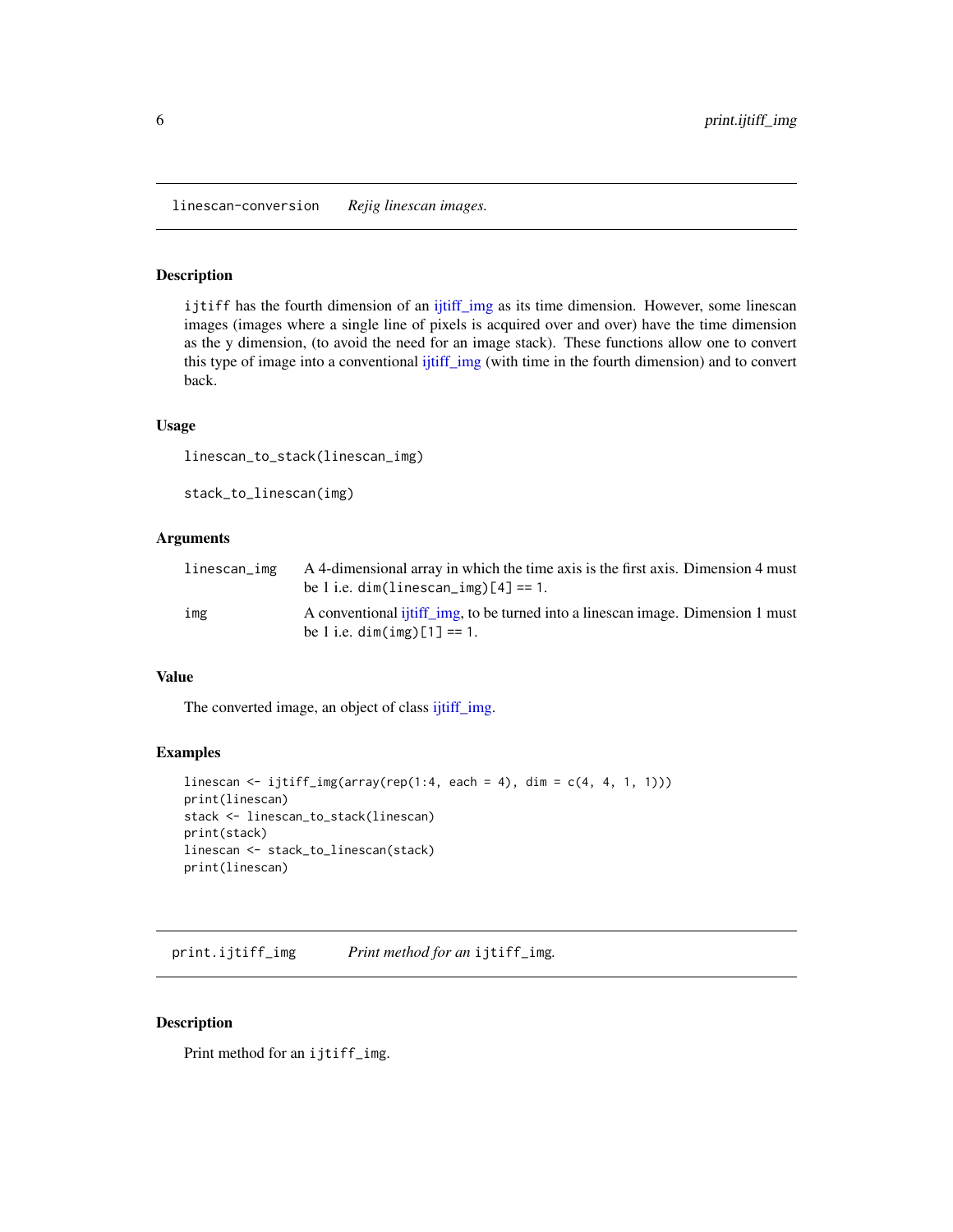#### <span id="page-6-0"></span>read\_tags 7

# Usage

## S3 method for class 'ijtiff\_img'  $print(x, \ldots)$ 

# Arguments

| $\boldsymbol{\mathsf{x}}$ | An object of class ijtiff_img. |
|---------------------------|--------------------------------|
| $\cdots$                  | Not currently used.            |

# Value

The input (invisibly).

read\_tags *Read TIFF tag information without actually reading the image array.*

# Description

TIFF files contain metadata about images in their *TIFF tags*. This function is for reading this information without reading the actual image.

#### Usage

read\_tags(path, frames = 1)

# tags\_read(path, frames = 1)

# Arguments

| path   | A string. The path to the tiff file to read.                                                                                                                       |
|--------|--------------------------------------------------------------------------------------------------------------------------------------------------------------------|
| frames | Which frames do you want to read tags from. Default first frame only. To read<br>from the 2nd and 7th frames, use frames = $c(2,7)$ , to read from all frames, use |
|        | frames = $"all".$                                                                                                                                                  |

# Value

A list of lists.

# Author(s)

Simon Urbanek, Kent Johnson, Rory Nolan.

# See Also

[read\\_tif\(\)](#page-7-1)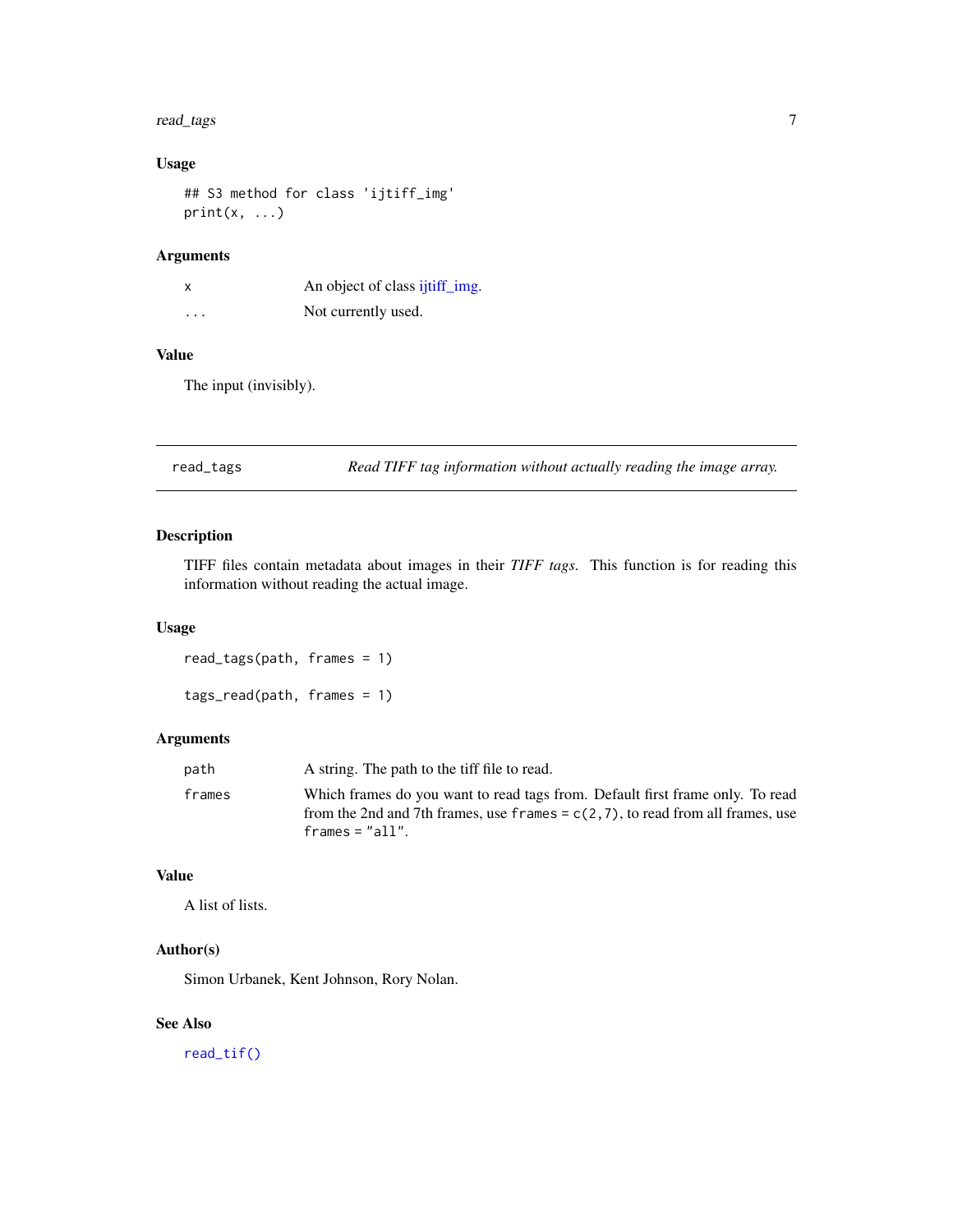### Examples

```
read_tags(system.file("img", "Rlogo.tif", package = "ijtiff"))
read_tags(system.file("img", "Rlogo-banana.tif", package = "ijtiff"),
  frames = c(2, 4)\lambda
```
<span id="page-7-1"></span>

| ead |  |
|-----|--|
|     |  |
|     |  |

*Read an image stored in the TIFF format* 

#### Description

Reads an image from a TIFF file/content into a numeric array or list.

#### Usage

```
read_tif(path, frames = "all", list_safety = "error", msg = TRUE)
tif_read(path, frames = "all", list_safety = "error", msg = TRUE)
```
#### Arguments

| path        | A string. The path to the tiff file to read.                                                                                                                                                                                                                                      |
|-------------|-----------------------------------------------------------------------------------------------------------------------------------------------------------------------------------------------------------------------------------------------------------------------------------|
| frames      | Which frames do you want to read. Default all. To read the 2nd and 7th frames,<br>use frames = $c(2,7)$ .                                                                                                                                                                         |
| list_safety | A string. This is for type safety of this function. Since returning a list is un-<br>likely and probably unexpected, the default is to error. You can instead opt to<br>throw a warning (list_safety = "warning") or to just return the list quietly<br>$(list_safety = "none").$ |
| msg         | Print an informative message about the image being read?                                                                                                                                                                                                                          |

# Details

TIFF files have the capability to store multiple images, each having multiple channels. Typically, these multiple images represent the sequential frames in a time-stack or z-stack of images and hence each of these images has the same dimension. If this is the case, they are all read into a single 4 dimensional array img where img is indexed as  $img[y, x, channel, frame]$  (where we have y, x to comply with the conventional row, col indexing of a matrix - it means that images displayed as arrays of numbers in the R console will have the correct orientation). However, it is possible that the images in the TIFF file have varying dimensions (most people have never seen this), in which case they are read in as a list of images, where again each element of the list is a 4-dimensional array img, indexed as img[y,x,channel,frame].

A (somewhat random) set of TIFF tags are attributed to the read image. These are IMAGEDEPTH, BITSPERSAMPLE, SAMPLESPERPIXEL, SAMPLEFORMAT, PLANARCONFIG, COMPRES-SION, THRESHHOLDING, XRESOLUTION, YRESOLUTION, RESOLUTIONUNIT, INDEXED and ORIENTATION. More tags should be added in a subsequent version of this package. You can read about TIFF tags at https://www.awaresystems.be/imaging/tiff/tifftags.html.

TIFF images can have a wide range of internal representations, but only the most common in image processing are supported (8-bit, 16-bit and 32-bit integer and 32-bit float samples).

<span id="page-7-0"></span>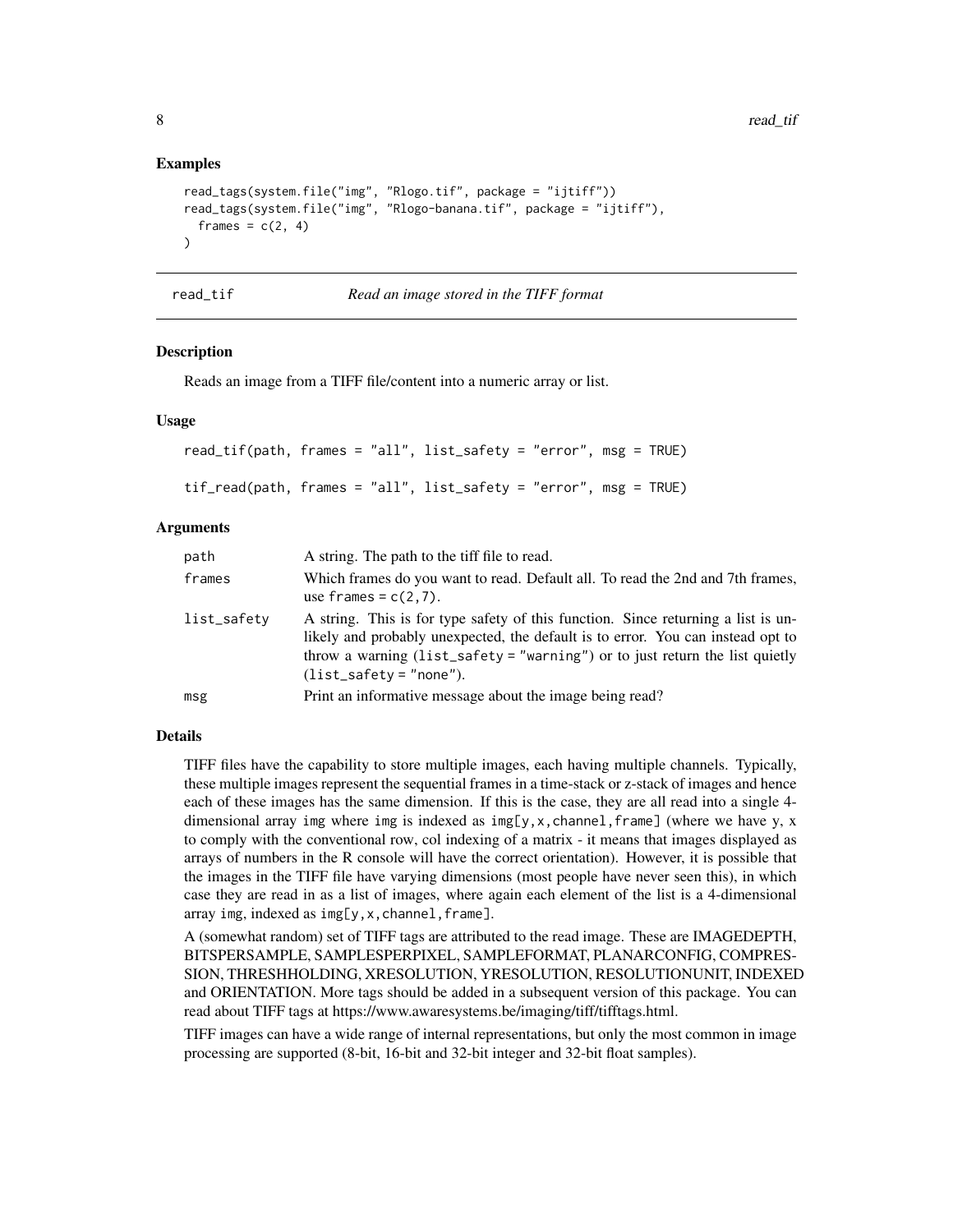# <span id="page-8-0"></span>text-image-io 9

# Value

An object of class [ijtiff\\_img](#page-4-1) or a list of [ijtiff\\_imgs](#page-4-1).

# Note

- 12-bit TIFFs are not supported.
- There is no standard for packing order for TIFFs beyond 8-bit so we assume big-endian packing

### Author(s)

.

Simon Urbanek wrote most of this code for the 'tiff' package. Rory Nolan lifted it from there and changed it around a bit for this 'ijtiff' package. Credit should be directed towards Lord Urbanek.

# See Also

#### [write\\_tif\(\)](#page-10-1)

#### Examples

```
img <- read_tif(system.file("img", "Rlogo.tif", package = "ijtiff"))
```
text-image-io *Read/write an image array to/from disk as text file(s).*

# Description

Write images (arrays) as tab-separated . txt files on disk. Each channel-frame pair gets its own file.

# Usage

```
write_txt_img(img, path, rds = FALSE, msg = TRUE)
read_txt_img(path, msg = TRUE)
txt_img_write(img, path, rds = FALSE, msg = TRUE)
txt_img_read(path, msg = TRUE)
```
# Arguments

| img  | An image, represented by a 4-dimensional array, like an ijtiff img.                       |
|------|-------------------------------------------------------------------------------------------|
| path | The name of the input/output output file(s), <i>without</i> a file extension.             |
| rds  | In addition to writing a text file, save the image as an RDS (a single R object)<br>file? |
| msg  | Print an informative message about the image being read?                                  |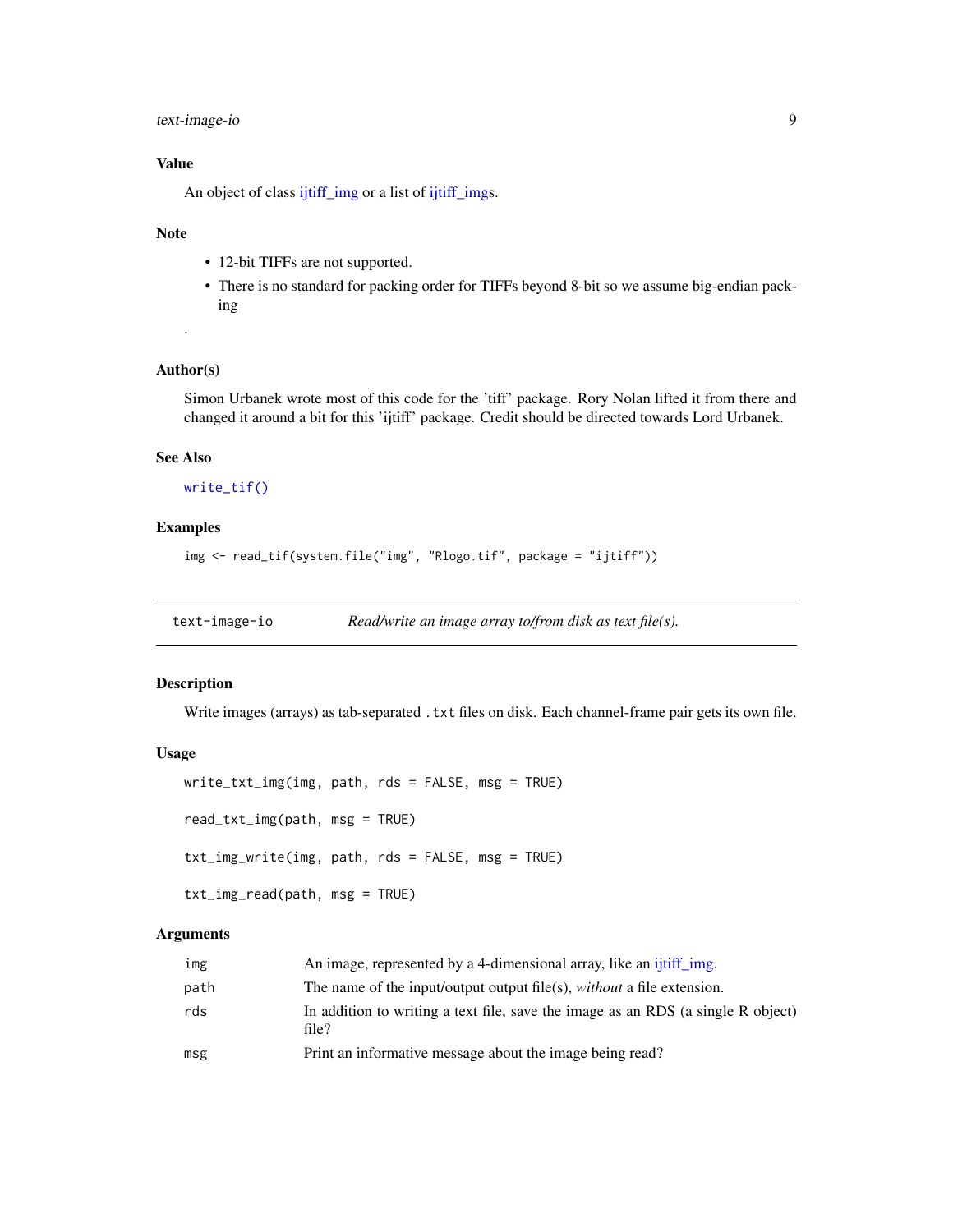# Examples

```
img <- read_tif(system.file("img", "Rlogo.tif", package = "ijtiff"))
tmptxt <- tempfile(pattern = "img", fileext = ".txt")
write_txt_img(img, tmptxt)
tmptxt_ch1_path <- paste0(strex::str_before_last_dot(tmptxt), "_ch1.txt")
print(tmptxt_ch1_path)
txt_img <- read_txt_img(tmptxt_ch1_path)
```
tif\_tags\_reference *TIFF tag reference.*

# Description

A dataset containing the information on all known baseline and extended TIFF tags.

# Usage

tif\_tags\_reference()

#### Details

A data frame with 96 rows and 10 variables:

code\_dec decimal numeric code of the TIFF tag code\_hex hexadecimal numeric code of the TIFF tag name the name of the TIFF tag short\_description a short description of the TIFF tag tag\_type the type of TIFF tag: either "baseline" or "extended" url the URL of the TIFF tag at <https://www.awaresystems.be> libtiff\_name the TIFF tag name in the libtiff C library c\_type the C type of the TIFF tag data in libtiff count the number of elements in the TIFF tag data default the default value of the data held in the TIFF tag

#### Source

<https://www.awaresystems.be>

# Examples

tif\_tags\_reference()

<span id="page-9-0"></span>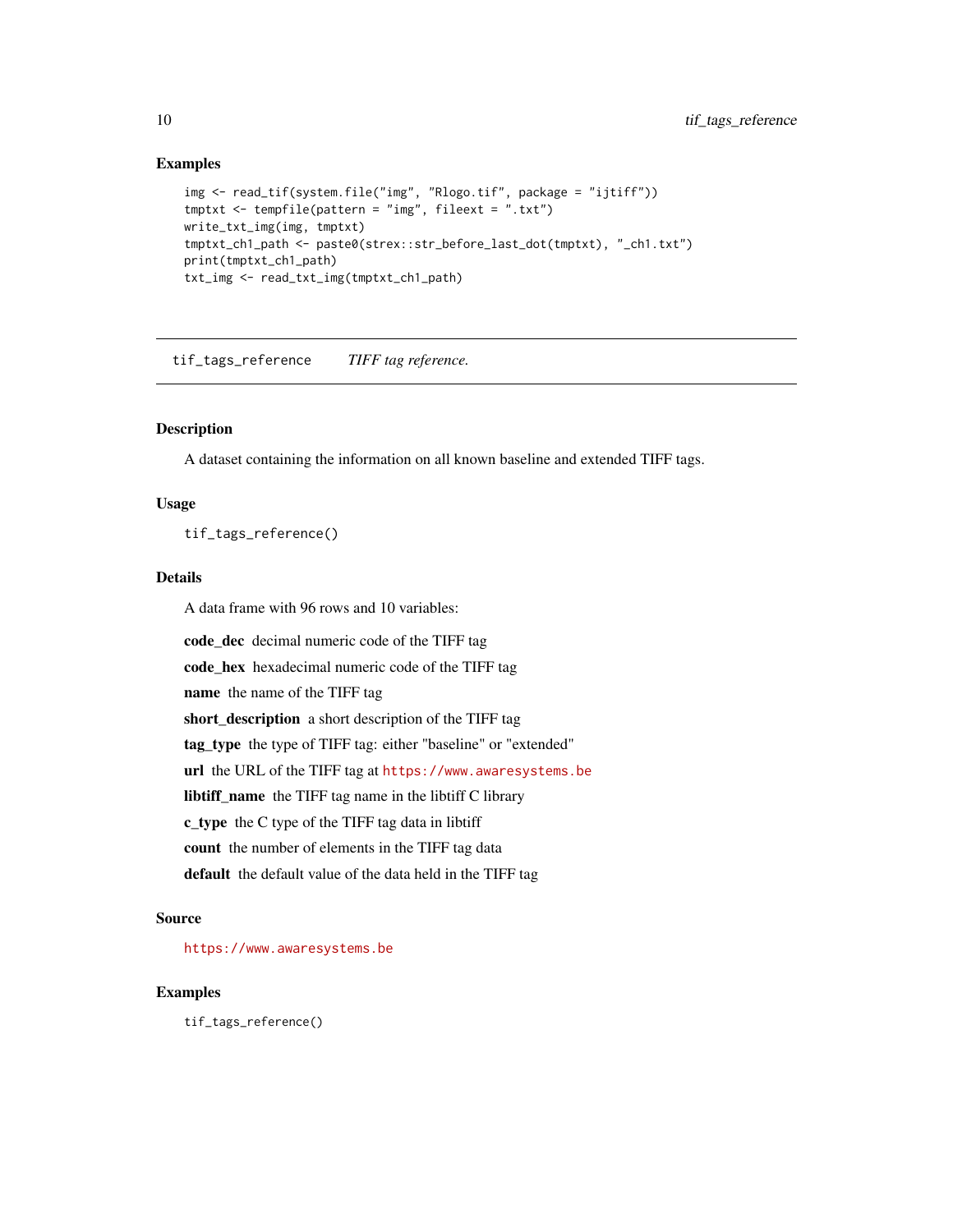<span id="page-10-1"></span><span id="page-10-0"></span>

#### Description

Write images into a TIFF file.

# Usage

```
write_tif(
  img,
  path,
  bits_per_sample = "auto",
  compression = "none",
  overwrite = FALSE,
  msg = TRUE)
tif_write(
  img,
  path,
  bits_per_sample = "auto",
  compression = "none",
  overwrite = FALSE,
  msg = TRUE
)
```
#### Arguments

img An array representing the image.

- For a single-plane, grayscale image, use a matrix img[y,x].
- For a multi-plane, grayscale image, use a 3-dimensional array img[y,x,plane].
- For a multi-channel, single-plane image, use a 4-dimensional array with a redundant 4th slot img[y, x, channel, ] (see [ijtiff\\_img](#page-4-1) 'Examples' for an example).
- For a multi-channel, multi-plane image, use a 4-dimensional array img[y,x,channel,plane].
- path file name or a raw vector

```
bits_per_sample
```
number of bits per sample (numeric scalar). Supported values are 8, 16, and 32. The default "auto" automatically picks the smallest workable value based on the maximum element in img. For example, if the maximum element in img is 789, then 16-bit will be chosen because 789 is greater than  $2 \wedge 8 - 1$  but less than or equal to  $2 \wedge 16 - 1$ .

compression A string, the desired compression algorithm. Must be one of "none", "LZW", "PackBits", "RLE", "JPEG", "deflate" or "Zip". If you want compression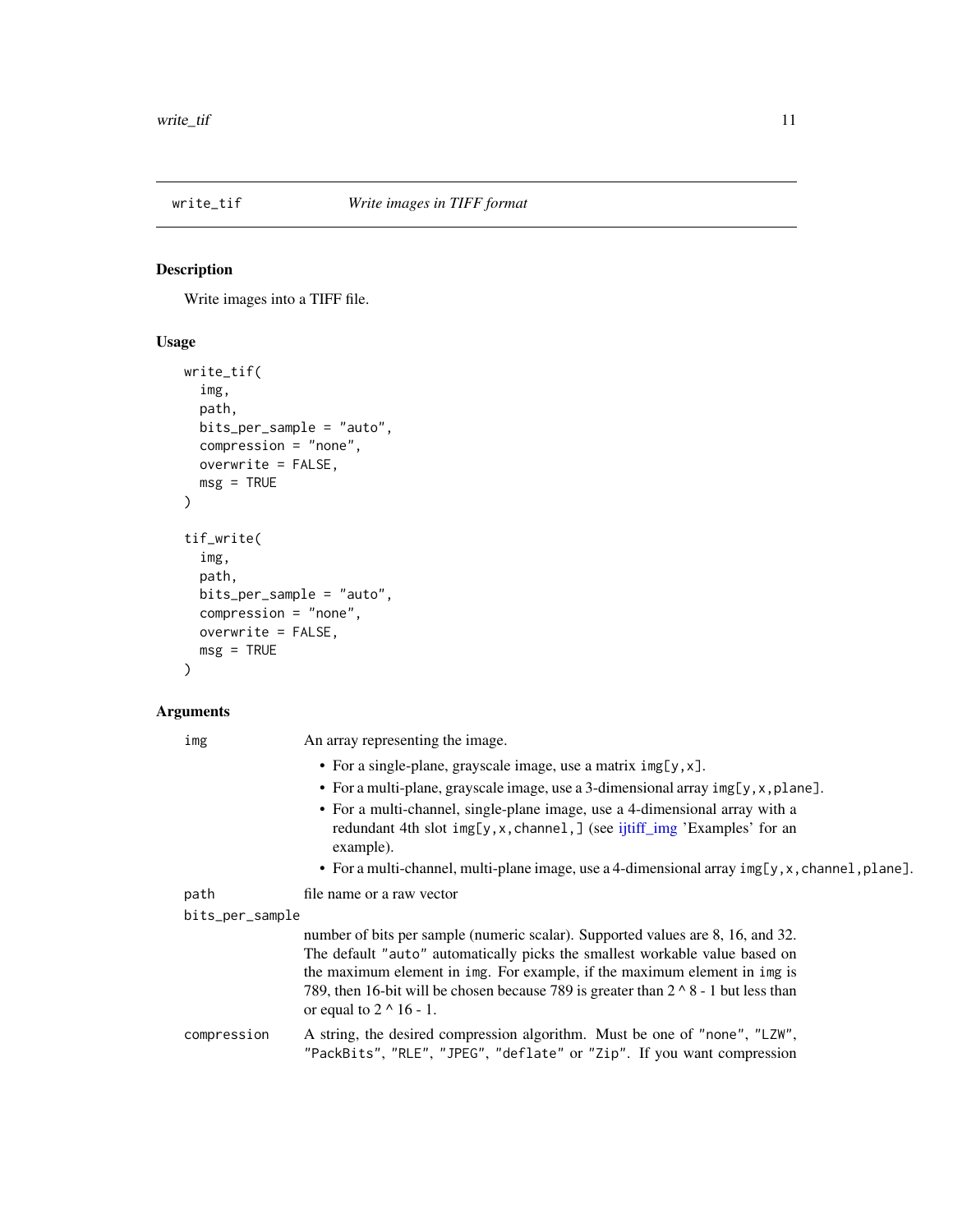<span id="page-11-0"></span>

|           | but don't know which one to go for, I recommend "Zip", it gives a large file<br>size reduction and it's lossless. Note that "deflate" and "Zip" are the same<br>thing. Avoid using "JPEG" compression in a TIFF file if you can; I've noticed it<br>can be buggy. |
|-----------|-------------------------------------------------------------------------------------------------------------------------------------------------------------------------------------------------------------------------------------------------------------------|
| overwrite | If writing the image would overwrite a file, do you want to proceed?                                                                                                                                                                                              |
| msg       | Print an informative message about the image being written?                                                                                                                                                                                                       |

# Value

The input img (invisibly).

# Author(s)

Simon Urbanek wrote most of this code for the 'tiff' package. Rory Nolan lifted it from there and changed it around a bit for this 'ijtiff' package. Credit should be directed towards Lord Urbanek.

# See Also

[read\\_tif\(\)](#page-7-1)

# Examples

```
img <- read_tif(system.file("img", "Rlogo.tif", package = "ijtiff"))
temp_dir <- tempdir()
write_tif(img, paste0(temp_dir, "/", "Rlogo"))
img \leq matrix(1:4, nrow = 2)
write_tif(img, paste0(temp_dir, "/", "tiny2x2"))
list.files(temp_dir, pattern = "tif$")
```